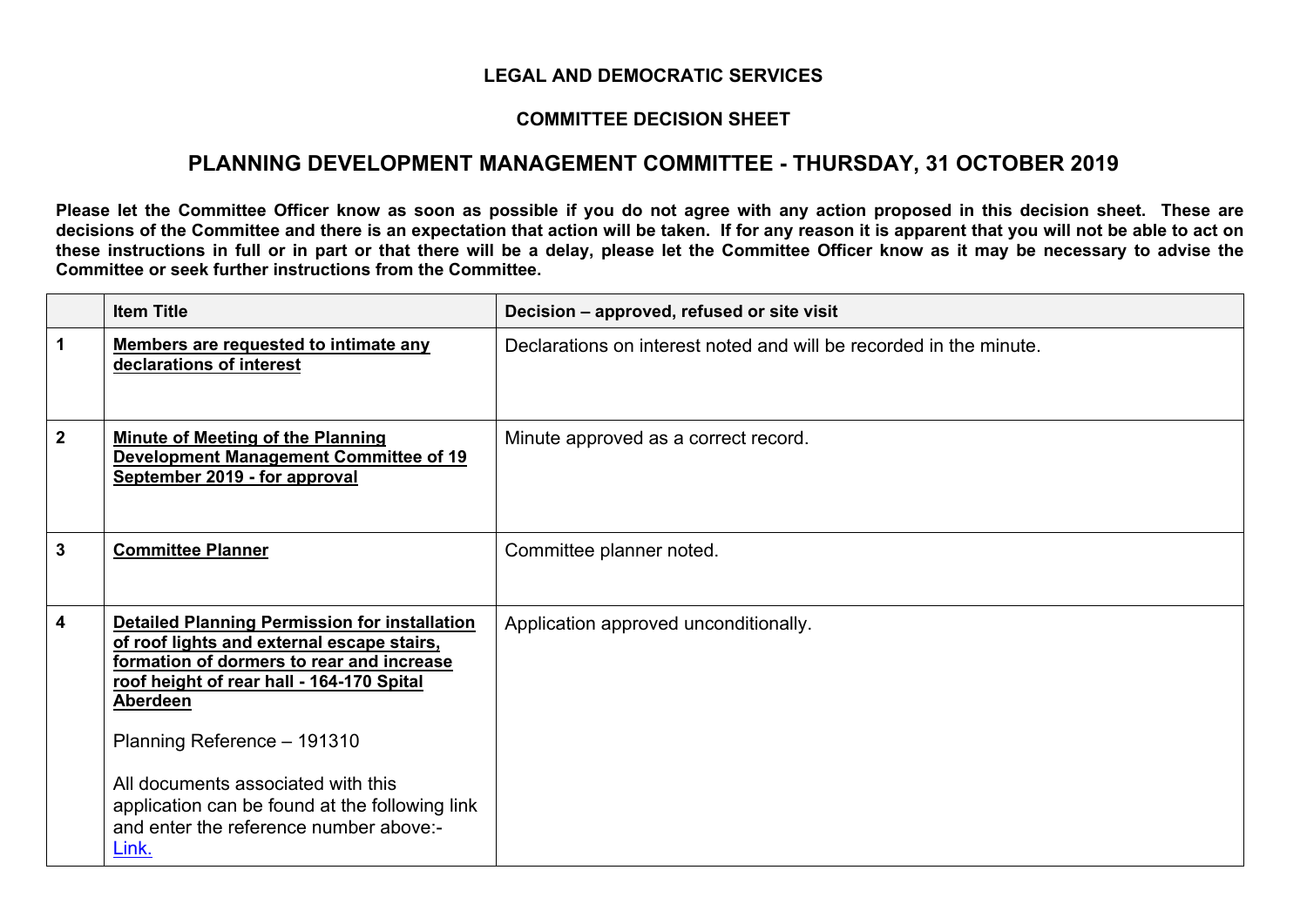|                | <b>Item Title</b>                                                                                                                                                                                                                                                                                                                                                                                                                                             | Decision - approved, refused or site visit                                                          |
|----------------|---------------------------------------------------------------------------------------------------------------------------------------------------------------------------------------------------------------------------------------------------------------------------------------------------------------------------------------------------------------------------------------------------------------------------------------------------------------|-----------------------------------------------------------------------------------------------------|
|                | Planning Officer: Dineke Brasier                                                                                                                                                                                                                                                                                                                                                                                                                              |                                                                                                     |
| 5              | <b>Detailed Planning Permission for</b><br>redevelopment of an existing site for erection<br>of 10 residential flats over 3 storey's<br>including demolition and all associated works<br>- 15 Maberly Street Aberdeen<br>Planning Reference - 190982<br>All documents associated with this<br>application can be found at the following<br>$link -$<br>Link.<br>Planning Officer: Aoife Murphy                                                                | This item was withdrawn from the agenda.                                                            |
| 6              | <b>Detailed Planning Permission for change of</b><br>use from class 1 (shops) to form one<br>residential flat (sui generis), to include infill of<br>existing shop front and alterations to rear<br>windows - 80 Great Northern Road Aberdeen<br>Planning Reference - 190768<br>All documents associated with this<br>application can be found at the following link<br>and entering the reference number above:-<br>Link.<br>Planning Officer: Alex Ferguson | Application approved conditionally as contained in the report.                                      |
| $\overline{7}$ | Approval of matters specified in condition<br>1(iv) (Construction Method Statement) related<br>to Planning Permission in Principle P120491<br>for the erection of a dwellinghouse - Bieldside<br>Lodge Aberdeen                                                                                                                                                                                                                                               | Application deferred for a site visit, which will take place on Thursday 7 November from<br>9.30am. |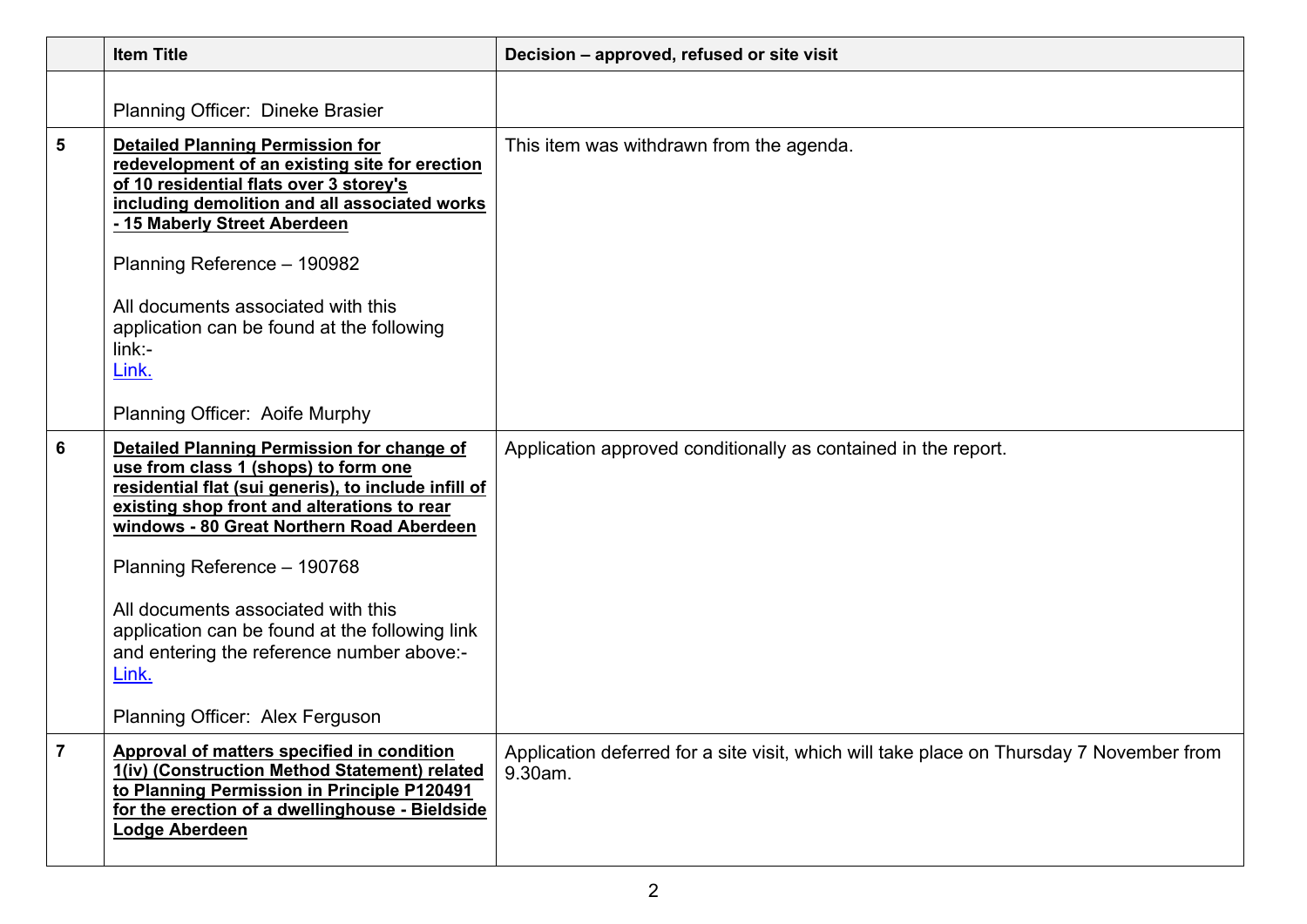|   | <b>Item Title</b>                                                                                                                                                                                                                                                                                                                                                                                                                                                  | Decision - approved, refused or site visit                     |
|---|--------------------------------------------------------------------------------------------------------------------------------------------------------------------------------------------------------------------------------------------------------------------------------------------------------------------------------------------------------------------------------------------------------------------------------------------------------------------|----------------------------------------------------------------|
|   | Planning Reference - 190917<br>All documents associated with this<br>application can be found at the following link<br>by entering the reference number above:-<br>Link.                                                                                                                                                                                                                                                                                           |                                                                |
|   | Planning Officer: Lucy Greene                                                                                                                                                                                                                                                                                                                                                                                                                                      |                                                                |
| 8 | <b>Detailed Planningh Permission for Erection of</b><br>residential development comprising 41<br>residential flats set over 4 storeys; formation<br>of car parking area, landscaping and all<br>associated infrastructure works - 22 Kings<br>Gate<br>Planning Reference - 181699<br>All documents associated with this<br>application can be found at the following link<br>and enter the reference number above:-<br>Link.<br>Planning Officer: Jamie Leadbeater | This item was withdrawn from the agenda.                       |
| 9 | Detailed Planning Permission for change of<br>use from amenity land to industrial including<br>installation of security fence around enlarged<br>site; formation of yard space and car parking<br>(partly retrospective) - Woollard And Henry,<br><b>Stoneywood Park</b><br>Planning Reference - 191010<br>All documents associated with this<br>application can be found at the following link<br>and entering the reference number above:-<br>Link.              | Application refused and approval given for enforcement action. |